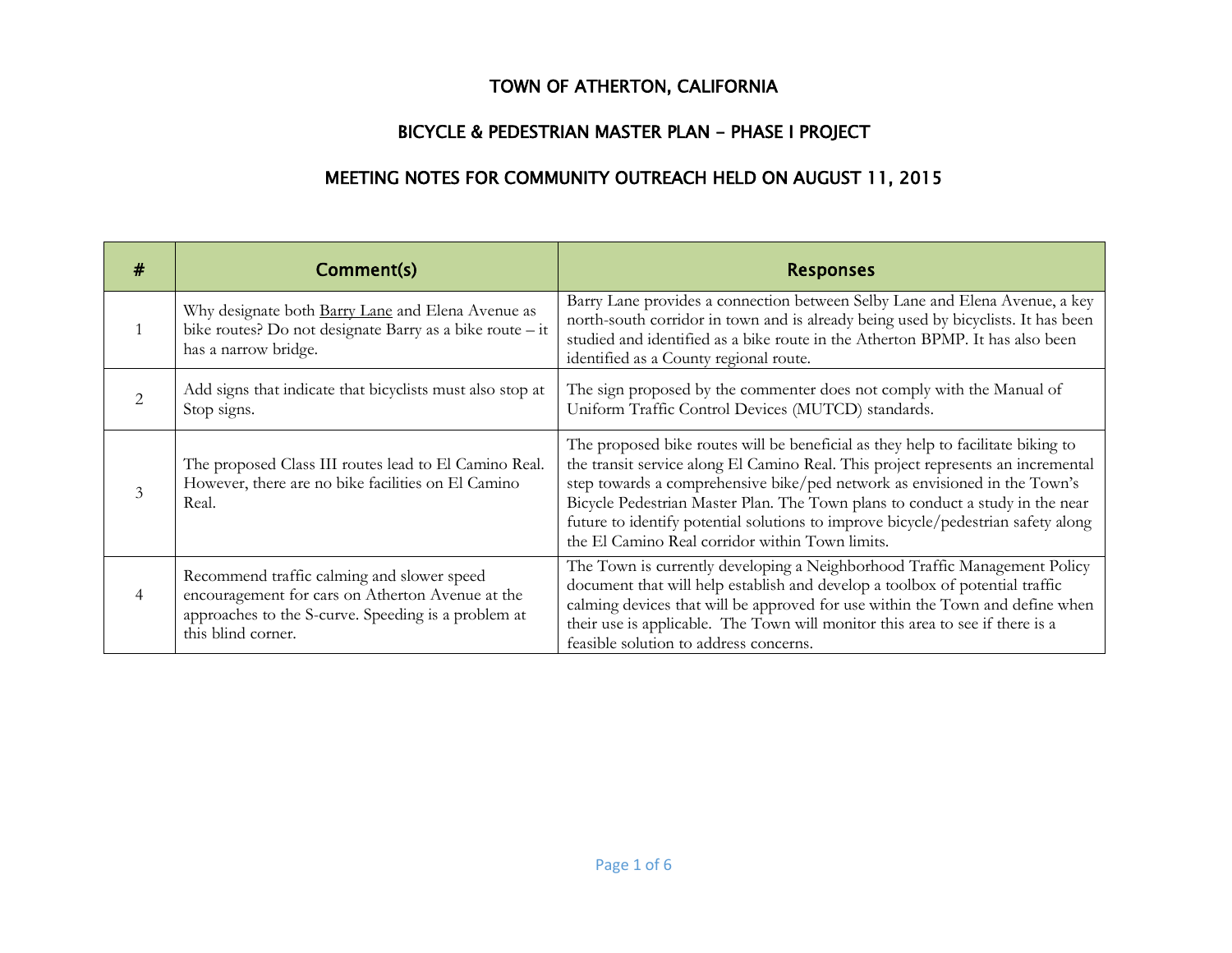| 5     | Atherton Ave near the S-curve: pavement markings<br>look good. Maybe a share sign post eastbound as well<br>as westbound.                                                                                                                            | This sign has been incorporated into the design. The sign is located at both<br>approaches to the S curve.                                                                                                                                                                                                   |
|-------|------------------------------------------------------------------------------------------------------------------------------------------------------------------------------------------------------------------------------------------------------|--------------------------------------------------------------------------------------------------------------------------------------------------------------------------------------------------------------------------------------------------------------------------------------------------------------|
| 6     | The Austin Avenue/Robleda Drive intersection is<br>wide. I suggest a planter or small traffic circle to slow<br>traffic and clarify.                                                                                                                 | The proposed shared lane markings (sharrows) will help clarity the intended<br>directions of the bike routes for bicyclists approaching the intersection.                                                                                                                                                    |
| 7     | I would suggest more modest sign design with way-<br>finding rather than the generic "bike route" look: e.g.<br>"Stanford 10 min (2 miles).                                                                                                          | The sign layout is designed to accommodate a future Way-Finding project. The<br>signs are consistent with adjacent jurisdictions' (such as Menlo Park) way<br>finding program. The sign width is set such that it will be the same as future<br>way-finding signs to be placed below the proposed signs.     |
| $8\,$ | I would prefer an angled arrow rather than 90° on the<br>directional sharrows where the departure angle of the<br>road is other than 90°.                                                                                                            | The recommendation will be incorporated into the project.                                                                                                                                                                                                                                                    |
| 9     | The symbol with arrows on both sides is unfamiliar to<br>me. It may require some explanation. Is this for<br>automobiles more than for the cyclist?                                                                                                  | The markings with one or more angled arrows (flower sharrows) are intended<br>to inform bicyclists that the upcoming intersecting roadway is a designated<br>bicycle route in the direction of the arrows. The markings also act as a notice or<br>reminder to motorists that bicyclists may be in the area. |
| 10    | Include recovery and way finding signs such as:<br>"Train Station"> 10 min (1 mile)"<br>" Woodside 10 min (1 mile)"<br>At the Atherton Avenue/Selby Lane intersection (and<br>other intersections).                                                  | This project is being designed to accommodate a future way-finding project.<br>Way finding signage was identified as a recommendation to help identify the<br>Countywide North/South bicycle corridor. A wayfinding project has not been<br>adopted as part of the CIP or funded at this time.               |
| 11    | Recommend reviewing the size of the bike route<br>standard sign, If it's that size because of Menlo Park -<br>see whether they have installed. Then please consider<br>a smaller bike route sign to make it fit in better with<br>the neighborhoods. | The width is set such it will be visible by bicyclists and motorists. The signs are<br>also sized to accommodate future way-finding signs to be placed below the<br>proposed signs.                                                                                                                          |
| 12    | At the Atherton Avenue/Selby Lane intersection, the<br>issue is to get Atherton Avenue traffic to stop for<br>crossing peds and bicyclists. Same issues exist at<br>Austin, Elena, Faxon crossings.<br>Consider marking the intersection crosswalks. | Studies cited by the Federal Highway Administration (FHWA) indicate that<br>marked cross-walks at uncontrolled locations, without associated measures such<br>as refuge islands, pedestrian signals, etc.) Do not provide increased safety for<br>pedestrians.                                               |
| 13    | Without a painted bike lane marker, nothing about this<br>plan makes biking safer for kids! Kids will not ride in<br>the center and cars will still honk and speed by.                                                                               | The Sharrows will help improve bicyclist safety by alerting drivers about the<br>potential presence of bicyclists on the road.                                                                                                                                                                               |
| 14    | Please send electronic version of presentation given at<br>meeting – thanks                                                                                                                                                                          | Presentation has been sent to the requestor and will be posted on the project's<br>webpage.                                                                                                                                                                                                                  |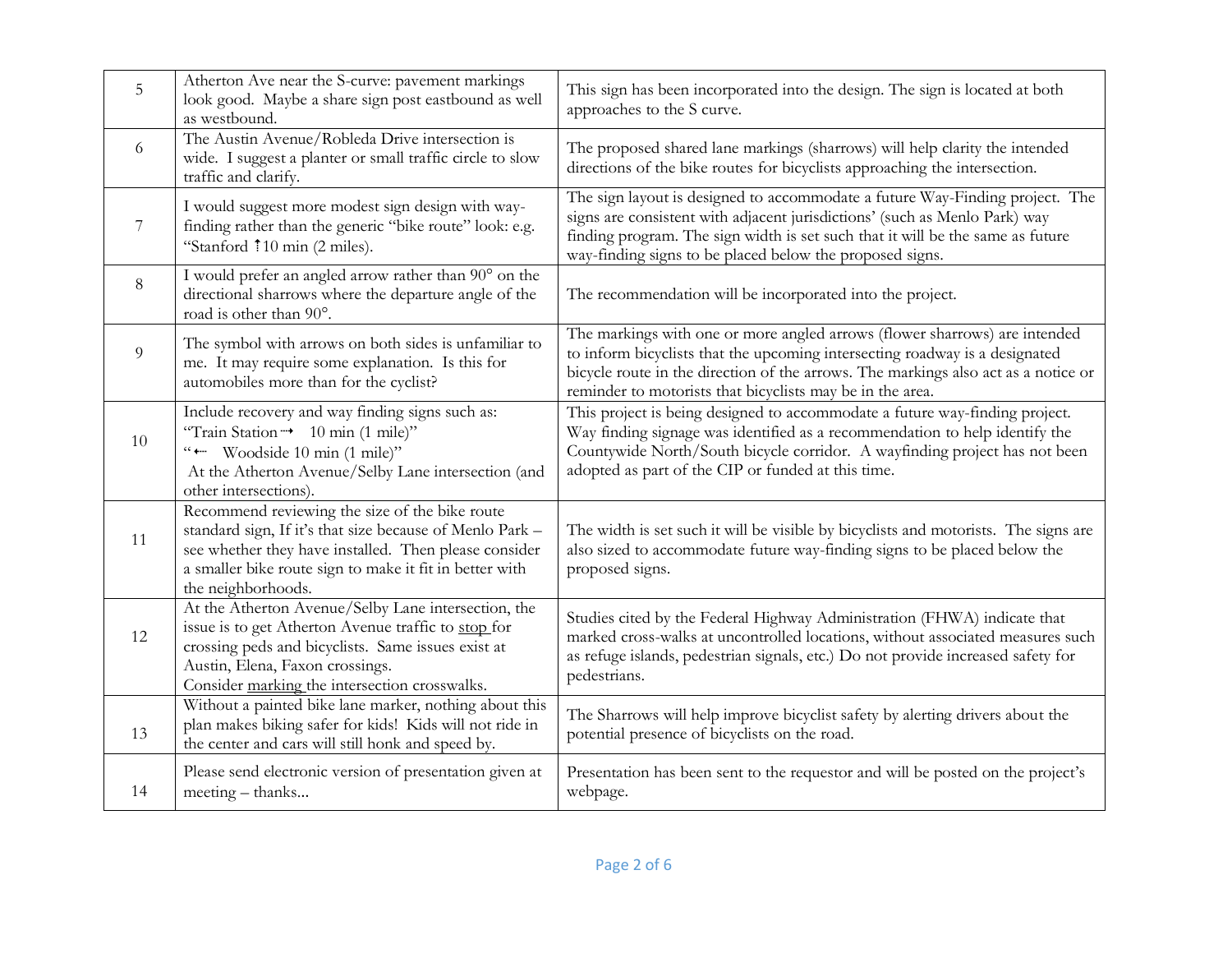| 15 | Can you use the green paint on Atherton Avenue to<br>give the look of a bike lane, even if there isn't room for                                                 | Green paint is not proposed in this project. Continuous green paint on shared<br>roadways (Class III routes) may give bicyclists a false sense of security and have<br>unintended consequences.                                                                                        |
|----|-----------------------------------------------------------------------------------------------------------------------------------------------------------------|----------------------------------------------------------------------------------------------------------------------------------------------------------------------------------------------------------------------------------------------------------------------------------------|
|    | an official lane? Also, you need to address El Camino!                                                                                                          | The Town plans to conduct a study in the near future to identify potential<br>solutions to improve bicycle/pedestrian safety along the El Camino Real<br>corridor within Town limits.                                                                                                  |
| 16 | Maybe need a physical "share" sign on Selby Lane near<br>Atherton Avenue.                                                                                       | The "PASS BIKES 3 FT MIN" signs will be added on the proposed routes<br>near intersections with major roads.                                                                                                                                                                           |
| 17 | You need to make the shoulders safer and paint some<br>kind of lane line for cars to respect kids on bikes.<br>Please use a dotted if not space for solid line! | The Dashed Bike Lane treatment is currently an experimental treatment in the<br>US. Its effects on safety have not been fully determined. If and when this<br>treatment becomes an MUTCD-recommended treatment, the Town will<br>consider it for application on the bike routes.       |
| 18 | Please use signage that includes alerting drivers that<br>they must allow three feet while passing a cyclist!!!                                                 | The "PASS BIKES 3 FT MIN" signs will be added on the proposed routes<br>near intersections with major roads.                                                                                                                                                                           |
| 19 | Please include bicycle lanes on Polhemus Avenue.                                                                                                                | The routes presented at the community meeting are those identified for<br>implementation in the Town's Bicycle Pedestrian Master Plan. Polhemus<br>Avenue is not on the list. The commenter's recommendation will be presented<br>to the Town's Bicycle Pedestrian Advisory Committee. |
| 20 | Please include bicycle lanes on Stock bridge.                                                                                                                   | See response for comment #19 above.                                                                                                                                                                                                                                                    |
| 21 | Selby Lane - west of school: ask County to put<br>sharrows as part of their slurry seal project.                                                                | The suggestion will be forwarded to County staff.                                                                                                                                                                                                                                      |
| 22 | City of Seattle has its own gender-neutral bicycle logo.<br>Consider using similar treatment.                                                                   | The currently proposed markings and signs comply with the national MUTCD<br>standards.                                                                                                                                                                                                 |
| 23 | Check with Menlo Park on signage. More understated<br>- a family of signs post material.<br>Multiple arrows – what is the point – who talk to?                  | Signage design is similar to those of Menlo Park. Signs will be mounted on<br>metal posts similar to other signs in Atherton.<br>The markings with one or more angled arrows (flower sharrows) are intended                                                                            |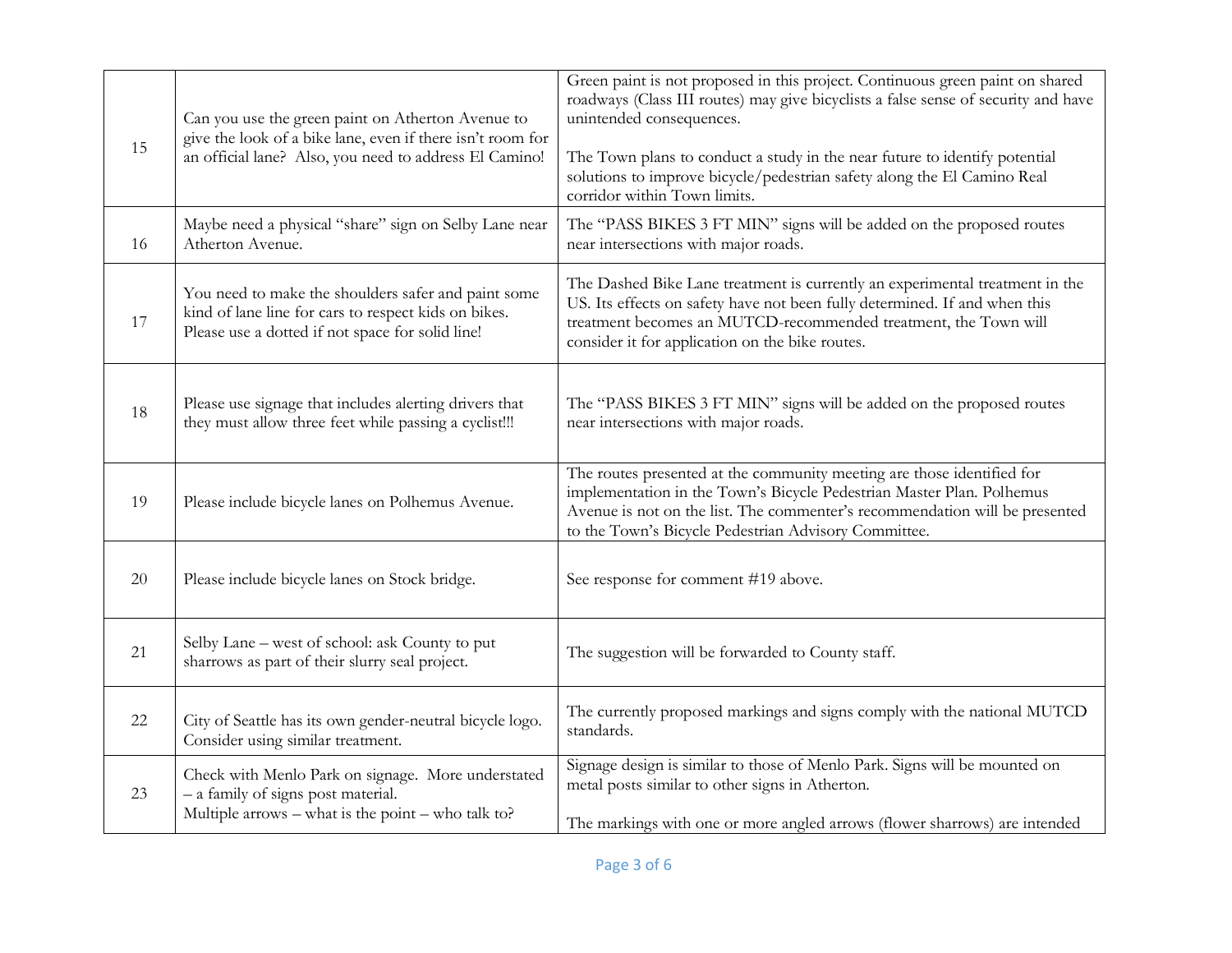|    |                                                                                                                                                                        | to inform bicyclists that the upcoming intersecting roadway is a designated<br>bicycle route in the direction of the arrows.                                                                                                                                                                                                                                                                                                                                                                        |
|----|------------------------------------------------------------------------------------------------------------------------------------------------------------------------|-----------------------------------------------------------------------------------------------------------------------------------------------------------------------------------------------------------------------------------------------------------------------------------------------------------------------------------------------------------------------------------------------------------------------------------------------------------------------------------------------------|
| 24 | Watkins Ave. and/or other roads with curbs -<br>sharrows need to be placed close to center of lane;<br>avoid the temptation of putting sharrow next to rolled<br>curb. | Centerlines of sharrow markings will be located at least 4 feet away from edge<br>of pavement.                                                                                                                                                                                                                                                                                                                                                                                                      |
| 25 | Can you post the presentation online?                                                                                                                                  | Presentation will be posted on the project website at:<br>www.ci.atherton.ca.us/bikeped.                                                                                                                                                                                                                                                                                                                                                                                                            |
| 27 | Place sharrows and markings at intervals less than 250<br>ft.                                                                                                          | Sharrow spacing of 250 feet complies with MUTCD standards and is deemed<br>sufficient for Atherton's low-volume streets.                                                                                                                                                                                                                                                                                                                                                                            |
| 28 | Place bike racks at the Jennings Pavilion.                                                                                                                             | Bike Racks are already planned for the Pavilion and are scheduled to be<br>installed this Fiscal Year.                                                                                                                                                                                                                                                                                                                                                                                              |
| 29 | Add another bike/ped access to the park off of Sussex<br>Place.                                                                                                        | In approximately the late 1980's access to the park from Sussex Place was<br>closed due to the parking issues it was creating on Sussex Place. Sussex Place is<br>no longer owned by Menlo Park and is a privately owned street, separated by<br>two or more parcels. Access to the park off of Sussex Place would require the<br>approval of all the property owners.                                                                                                                              |
| 30 | EB bike detector at ECR/Atherton/Fair Oaks<br>intersection to cross ECR is not working.                                                                                | The loops where seen operating properly during maintenance in July.                                                                                                                                                                                                                                                                                                                                                                                                                                 |
| 31 | Narrow ECR from 6 lanes to 4 lanes as it was<br>identified in the MP and by Council as a priority.                                                                     | Performing an operations study to help determine the feasibility of reducing El<br>Camino Real from 6 lanes to 4 lanes has been placed on hold, while the Town<br>focuses on other methods to improve bicycle and pedestrian safety on the<br>corridor, such as installation of Pedestrian Hybrid Beacons. The Town plans to<br>conduct a study in the near future to identify potential solutions to improve<br>bicycle/pedestrian safety along the El Camino Real corridor within Town<br>limits. |
| 32 | Atherton Avenue bike turnout lanes are not safe as<br>they require bikes to merge left into through traffic at<br>the end of the marked turnouts.                      | The sharrow markings on the shared portions of the road will line up with the<br>turnout locations, so no leftward movement is required by bicyclists.                                                                                                                                                                                                                                                                                                                                              |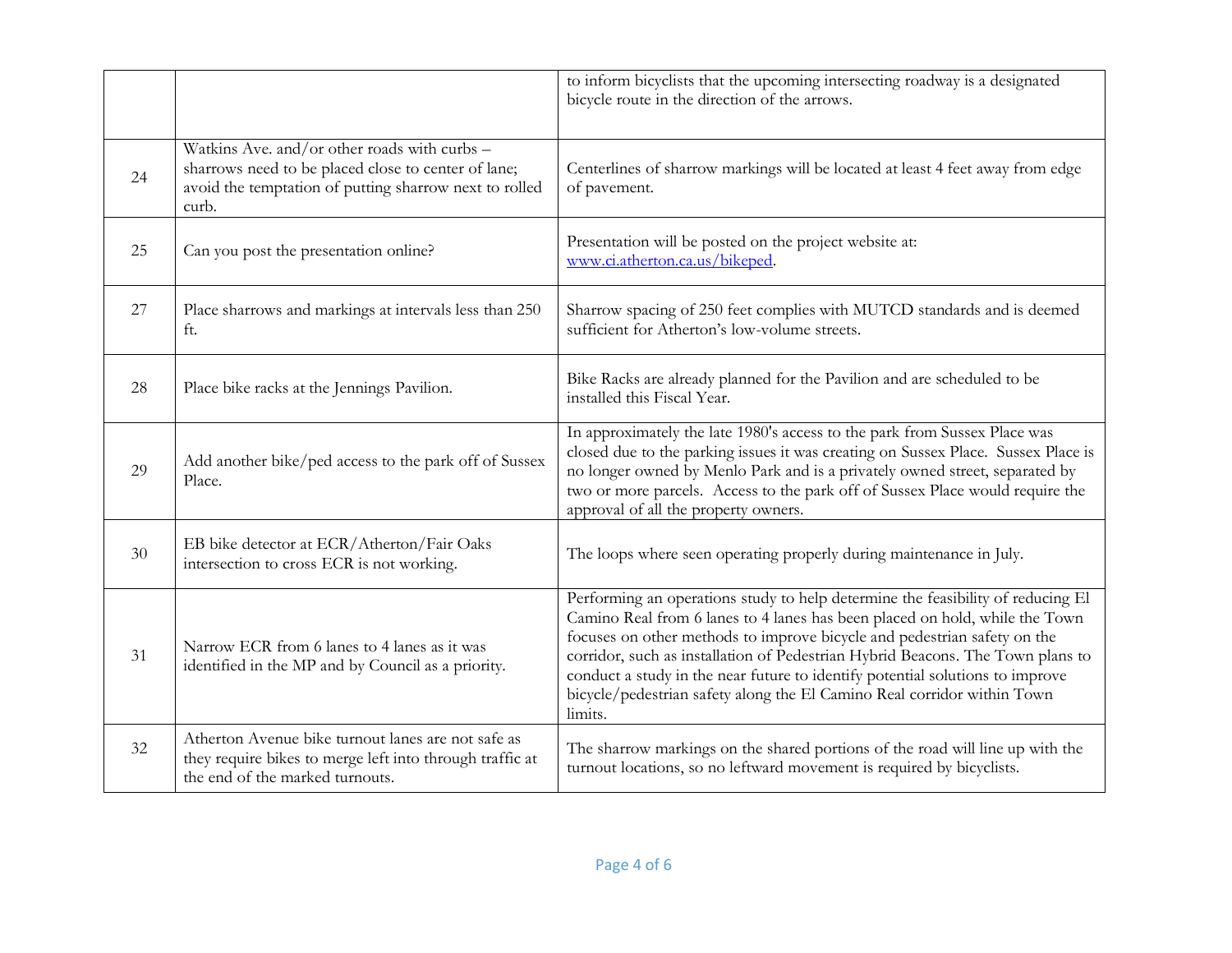| 33 | Install a Class II bike lane in one direction along<br>Atherton Ave, rather than the turnout concept.                                                                                                                                                                                                                                                                                                                                                                                                                                                                                                                                                                                                                                                                                                                                                                                                                                                                      | If a bike lane is provided on one side of the street, the travel lane on the<br>opposite direction will not have sufficient space for vehicles to safely pass<br>bicyclists. Due to the volume of traffic on Atherton, a continuous shared lane<br>application with no provisions for passing is not recommended. |
|----|----------------------------------------------------------------------------------------------------------------------------------------------------------------------------------------------------------------------------------------------------------------------------------------------------------------------------------------------------------------------------------------------------------------------------------------------------------------------------------------------------------------------------------------------------------------------------------------------------------------------------------------------------------------------------------------------------------------------------------------------------------------------------------------------------------------------------------------------------------------------------------------------------------------------------------------------------------------------------|-------------------------------------------------------------------------------------------------------------------------------------------------------------------------------------------------------------------------------------------------------------------------------------------------------------------|
| 34 | We cannot attend the meeting regarding the phase 1<br>bicycle and pedestrian master plan: however both my<br>husband and I think it looks wonderful and that the<br>route makes a lot of sense. We are strongly in favor.                                                                                                                                                                                                                                                                                                                                                                                                                                                                                                                                                                                                                                                                                                                                                  | Comment has been acknowledged.                                                                                                                                                                                                                                                                                    |
| 35 | Atherton Ave needs to have bike lanes similar to<br>those on Valparaiso                                                                                                                                                                                                                                                                                                                                                                                                                                                                                                                                                                                                                                                                                                                                                                                                                                                                                                    | Atherton Ave cannot currently accommodate a Class II like Valparasio. The<br>Road is not wide enough and our consultant is currently studying the feasibility<br>of widening.                                                                                                                                     |
| 36 | Atherton Streets need to have Bike lanes especially<br>Watkins Ave                                                                                                                                                                                                                                                                                                                                                                                                                                                                                                                                                                                                                                                                                                                                                                                                                                                                                                         | Our consultant is currently studying the feasibility of widening many streets and<br>paths. From the BPMP Watkins Ave is designated as a Class III and a Class I.<br>The width is very constrained and a Class II may not be feasible.                                                                            |
| 37 | I am unable to attend the meeting but I wanted to pass<br>along my support of the proposed master plan.<br>I would like to put in a little extra push for pedestrians.<br>I am an Atherton walker and I am most often in the<br>line of traffic or on shaky ground. I do share bike<br>paths when available but even then it often requires<br>that I step out of the path to let a rider pass.                                                                                                                                                                                                                                                                                                                                                                                                                                                                                                                                                                            | Comment has been acknowledged.                                                                                                                                                                                                                                                                                    |
| 38 | I wish I could attend the meeting on 8/11 but cannot<br>due to another commitment.<br>Please know that I am basically in support of what the<br>town is trying to accomplish for the safety of all<br>bikers. Having lived along the Atherton Ave corridor<br>for many years I have seen a huge increase in all types<br>of vehicular traffic since it is a main thoroughfare from<br>Alameda to Middlefield. I am particularly concerned<br>about having bikers riding in the middle of the road<br>and the consequent hold up of car traffic on Atherton<br>Ave. This will only compound the increasing traffic<br>issues on the street, particularly for those entering<br>Atherton Ave from side streets. Isn't there some way<br>you can do dedicated bike lane along the edge of the<br>road instead of sanctioning bike traffic in the middle of<br>the road? I understand the need at the big curve but<br>not along the straight always. And, the intersection at | Comment has been acknowledged. Atherton Avenue is not currently wide<br>enough to accommodate a Class II lane similar to Valparaiso Ave. The<br>turnouts have been designed and spaced at a frequency to allow motorists to<br>pass bicyclists without creating undue delay.                                      |